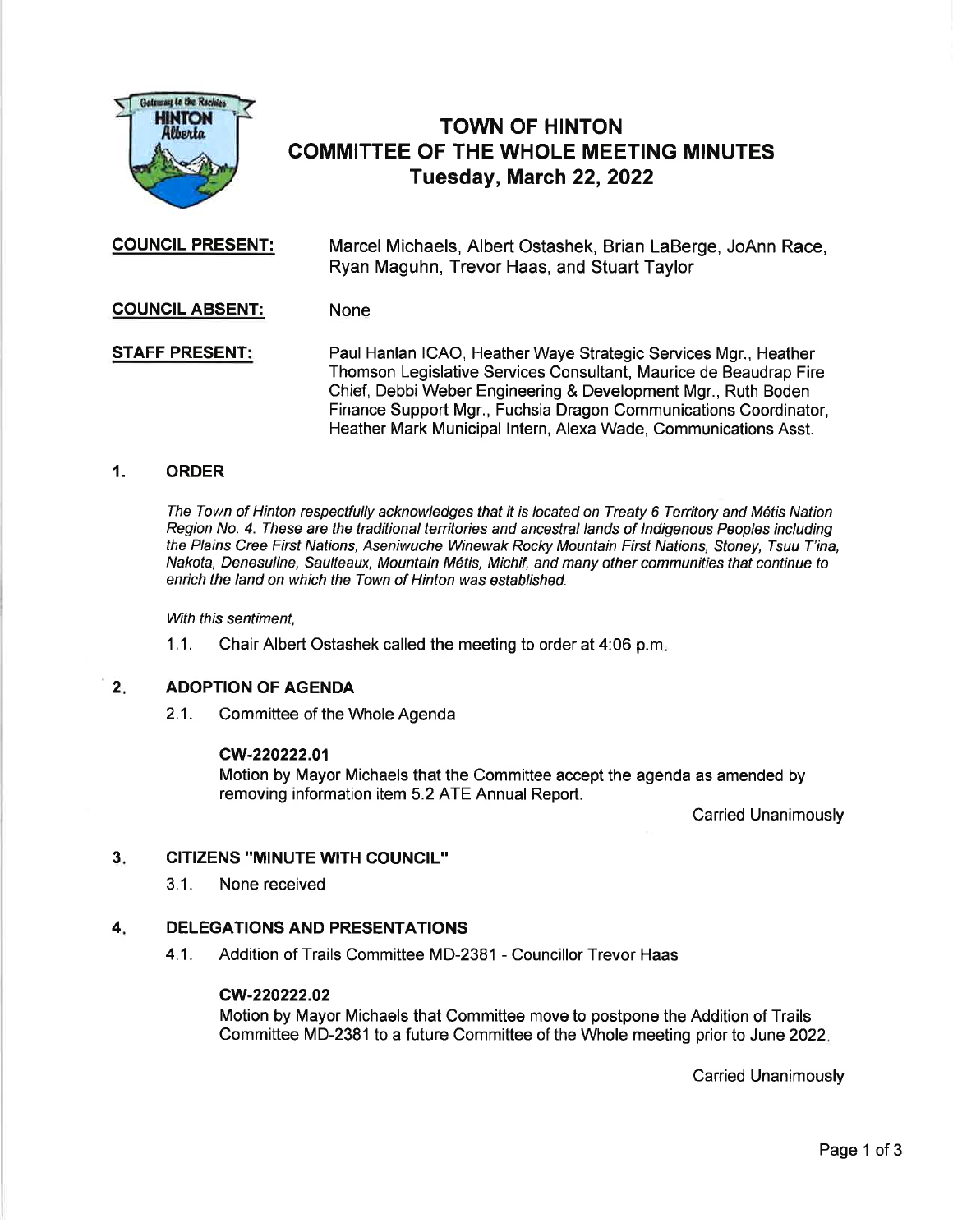4.2. lnfrastructure Planning/Decision Making and Accountability - Councillor Stuart Taylor

## cw-220222.03

Motion by Councillor Taylor that Committee move into Closed Session with the ICAO to discuss lnfrastructure Planning/Decision Making and Accountability of this item at 4:24 p.m.

Carried Unanimously

## cw-220222.04

Motion by Councillor Maguhn that Council agreed to return to open closed session at 4:48 p.m.

Carried Unanimously

#### 5. INFORMATION ITEMS

5.1 . Chief Administrative Officer - Council Update

lnterim CAO Hanlan gave a brief update on work in progress and requested that Council and Administration complete the Strategic Planning survey by Friday March 25,2022. Mr. Hanlan further advised the survey is completely confidential.

#### REPORTING 6.

- 6.1. Council Reports
	- . Boards and Committees of Council

Council members provided a verbal update on boards, committee meetings and workshops attended.

#### $6.2.$ Ch ief Administrative Officer

- . CouncilAction Pending List
- . CouncilAction Complete List

lnterim CAO Hanlan responded to a question regarding the status pending and completion dates advising many of these will be completed prior to the next reporting date.

#### 7 DISCUSSION ITEMS

7.1. Rescheduling of April 5,2022, Regular Council Meeting

Discussion regarding the rescheduling of the April 5,2022, Regular Council meeting, consensus was there are too many priorities coming forward to reschedule. Members will attend remotely if possible.

#### CLOSED SESSION 8.

Section 197(2) of the Municipal Government Act specifies that a council may close all or part of a meeting to the public if a matter to be dlscussed is within one of the exceptions to disclosure in Division 2 of Part 1 of FOIPP. The exceptions include matters where disclosures could be harmful to personal privacy, individual or public safety, law enforcement, intergovernmental relations, or economic or other interesfs. No bylaw or resolution can be passed at a closed meeting except a resolution to revert to the open council meeting in public or fo recess.

> COMMITTEE OF THE WHOLE March 22, 2022